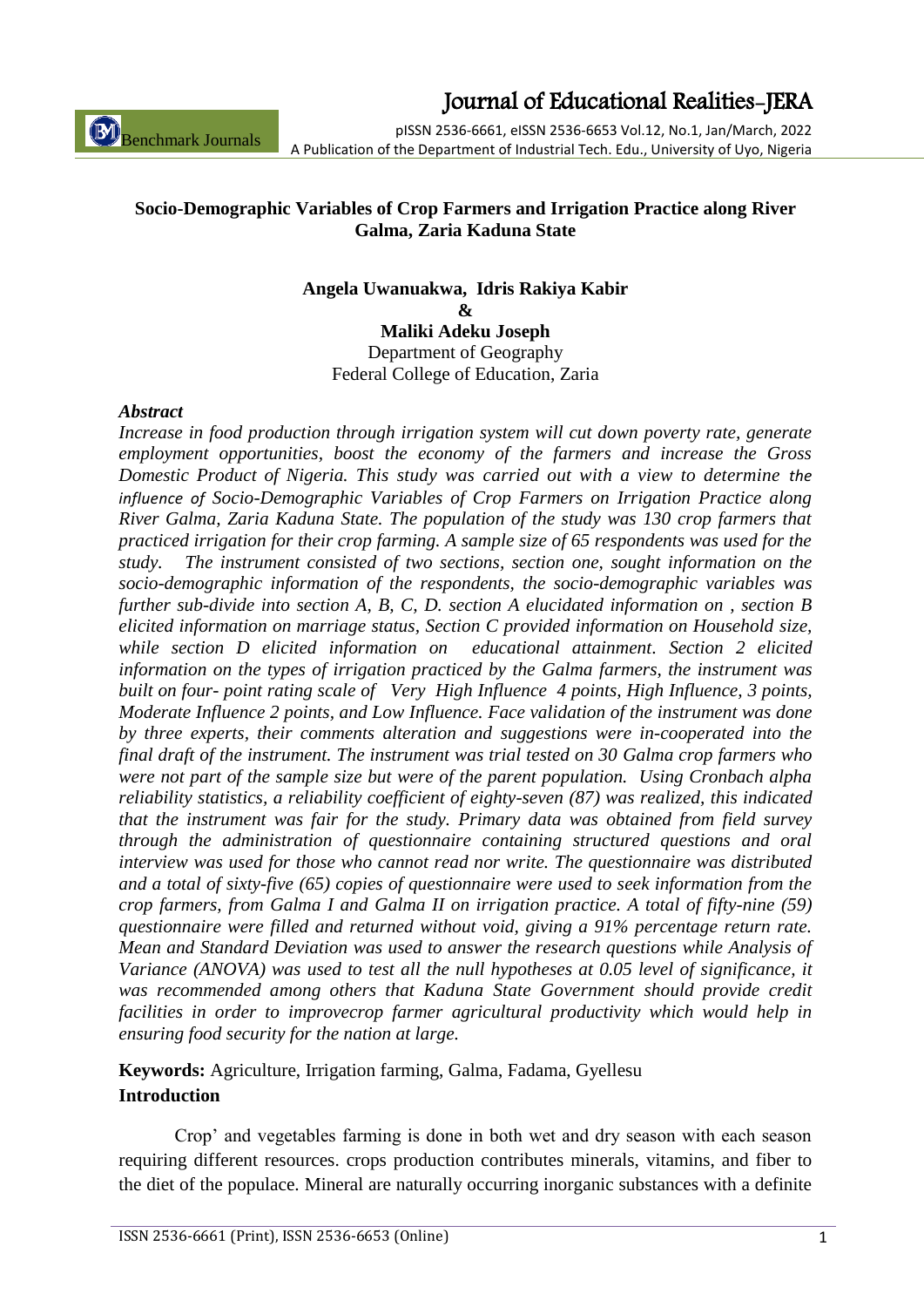Benchmark Journals

pISSN 2536-6661, eISSN 2536-6653 Vol.12, No.1, Jan/March, 2022 A Publication of the Department of Industrial Tech. Edu., University of Uyo, Nigeria

chemical composition and an ordered atomic arrangement. Among the plants, vegetables are the excellent sources of minerals, and also are very important and essential ingredients for normal metabolic activities of body tissue (Alvarez, 2002). In Nigeria, intensive farming activities comprises staple food crops take place mostly during rainy season while vegetables farming such as cabbage, maize, cucumber, okoro, among others is commercial focused in all season but rely serious on constant and adequate supply of irrigation water. The urgency of increasing food production becomes patently obvious as one of the base inputs required for achieving this is water. when adequate supply and control of water are ensured. It is very easy to grow crops and vegetables all-round the year. In-order to achieve optimum production of farm produce, adequate use of available natural resources or the development of new natural resources becomes necessary. This study is based on determining if the socio-demographic variables of crop farmers could predict irrigation practices along river Galma, Zaria Kaduna state

Irrigation is the process of applying water to soil, primarily to meet the water needs of growing plants. Water from rivers, reservoirs, lakes, or aquifers is pumped or flows by gravity through pipes, canals, ditches or even natural streams. A crisscross network of earthen walls formed in a field of crops that would be flooded by the river. When the floods came, the water would be trapped in the basins formed by the walls. Since the crops needed water to grow, the Galma farmers invented a system of canals that they dug to irrigate their crops. (Crump, 2019).

There is variation in rainfall pattern across the Nigeria, and geographically some areas experience much rainfall, where as some areas experience less. Agriculture and rainfall cannot be separated, rainfall influences agricultural production in different ways, such as the types of crops grown, when to and overall output of the yield (Ayle, 2011). Plants require water to maintain turgor and supply nutrients; water deficiency therefore leads to loss of turgidity and wilting of the plant. Under such extreme condition growth of plants is inhabited therefore areas of short and uncertain water supply crops are grown under irrigation (Briggs, 2009).

Irrigation is the artificial application of water to soil for the purpose of crop production. Irrigation water is supplied to supplement the water available from rainfall and contribution to soil moisture from ground. In many areas the moisture requirement of crops and irrigation is essential to raise crops necessary to meet the need of food and fiber (Miceal, 2019). According to Ayele (2011), there are different types of irrigation which includes surface irrigation (above the ground) which is the method generally adopted in most countries, flood and border irrigation; others are sprinkler's irrigation and drip irrigation.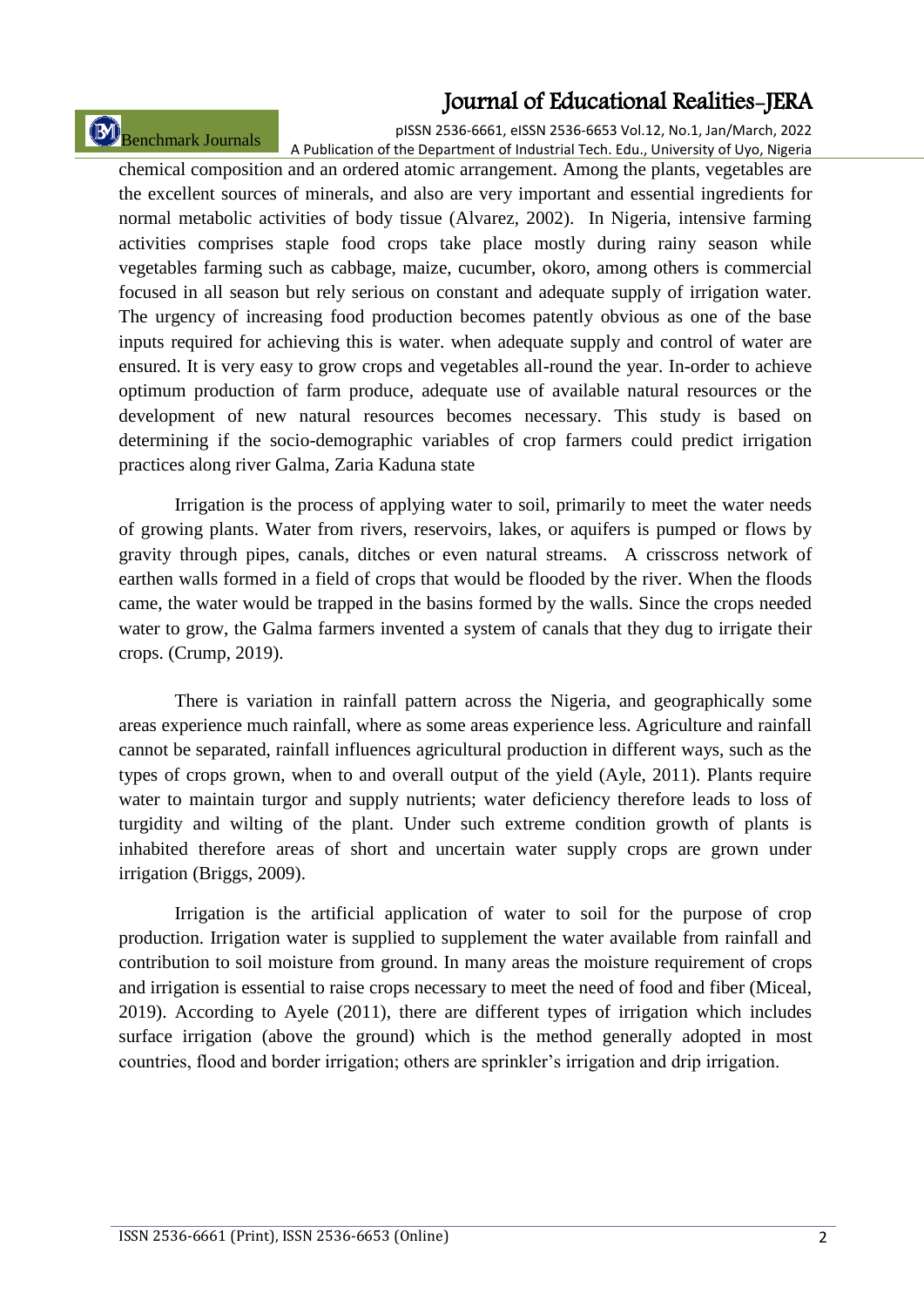pISSN 2536-6661, eISSN 2536-6653 Vol.12, No.1, Jan/March, 2022 A Publication of the Department of Industrial Tech. Edu., University of Uyo, Nigeria



Benchmark Journals

**Figure 1**: https://www.regionalh2o.org › outdoor-water-conservation

The three methods of irrigation are:

- 1. Surface.
- 2. Sprinkler.
- 3. Drip/trickle.

This study focused on surface, sprinkler and drip irrigation which is the most waterefficient way to irrigate many different plantings. These are ideal methods to water in clay soils because the water is applied slowly, allowing the soil to absorb the water and avoid runoff. Irrigation is an age-old act, as old as civilization. Irrigation has been practiced in some parts of the world for several thousand years, for instance, rice has been grown under irrigation in India and far east for five thousand years (Zewdie,2007). The Nile Delta in Egypt was under irrigation for about four thousand years (Ayele, 2011). The plain of Euphrates and Tigris in Iraq were under irrigation for 4000 years (Zewdie, Moto and Seimelis, 2007).

The first modern irrigation project in Africa was believed to be the Gezira irrigation scheme which started in 1912 in Egypt (Sokoto Rima Bulletin, 1923). In Nigeria the first formal irrigation was developed in 1925 in the Sokoto province but it was until 1963 with the Advent of the Food and Agricultural Organization (FAO) of United Nations studies that the establishment of the institutional framework of River Basin Development Authorities (RBDAS) was first initiated. Soribo (1993) explains that in early 1970, The Federal Government of Nigeria established eleven River Basin Development Authorities (RBDAS) which were charged with water resource control and development in the areas of operations. The arrangements of dams were constructed to encourage irrigation farming especially in the northern part of Nigeria.

Musa (2013) asserts that irrigation farming in northern Nigeria has regularly improved the nation's Gross National Product (GDP) through increased productivity enhancement of farmer's welfare and income level. Furthermore, Orunye (2011) noted that standard of living is artificially improved, leading to jobs and employment creation to the inhabitants that settled in the area where the irrigation is being practiced and has also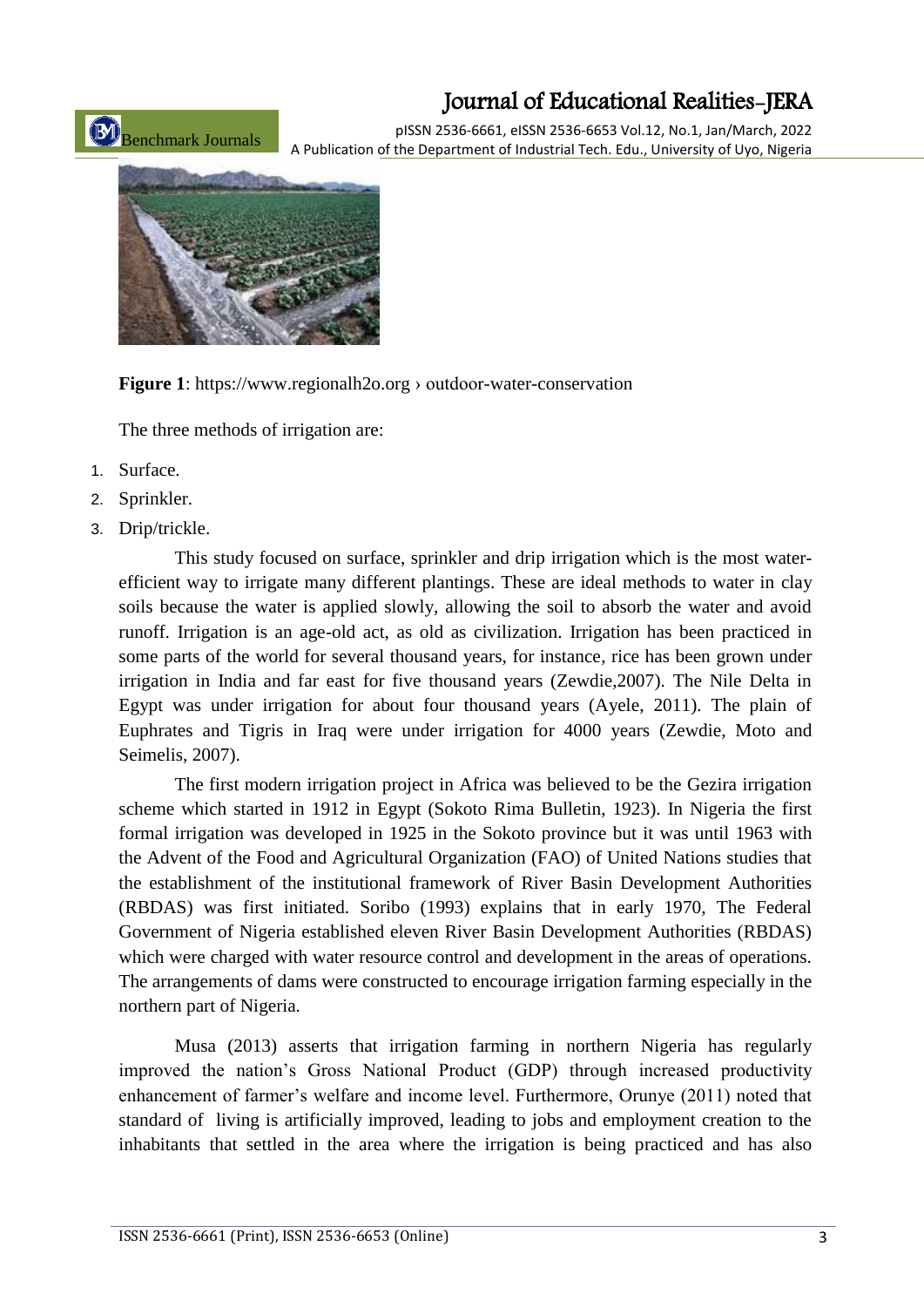# Benchmark Journals

pISSN 2536-6661, eISSN 2536-6653 Vol.12, No.1, Jan/March, 2022

A Publication of the Department of Industrial Tech. Edu., University of Uyo, Nigeria contributed to agricultural development as well as improvement in socioeconomic activities thereby increasing the income level of farmers in this area and its rural environment.,

Many studies have been conducted in different aspect of irrigation for instance, Sanda (1992) wrote on managing irrigation project in Nigeria also Iguisi (1997) studied the sources and nature of sediments delivery into the Kubbani reservoir of Ahmadu Bello University dam. His primary concern was the net accumulation of sediments in the reservoir. Hence irrigation practices become necessary. Therefore, the contribution of the irrigation scheme to farming community in Gyellesu, Zaria area of Kaduna State is the focus of this work. In view of this, the study will provide information on determining the sociodemographic variables of crop farmers as a predictor to irrigation practice along river Galma, Zaria Kaduna State

Socio-demographic variables included in this study include but not limited to ages, marital status, size of household, educational attainment. this Demographical information ensure certain generalizations about groups to identify the capacity to practice method of irrigation. some household life-cycle variables influence the availability of the household labor force, that in turn may impact the diversification of irrigation activities and cropping, and the use of intensive (inputs) and/or extensive agriculture (deforestation);marital status roles are well defined in function to the practices of irrigation for the production of agriculture produce. Household access to skills in irrigation on crop production, migration out and/or in plays an important role on the different dynamics on irrigation practices along Galma River in Gyellesu Community

This study explained that age comes with the much-needed experience Ndiema (2002), and would point to the fact that such older farmers adopt best practices. Ndiema (2002) viewed that older farmers were found to be more likely to establish own irrigation practices for crop production, as they were more likely to adopt proper and more rewarding practice than by young farmers. it may not be out of place to notice that age could also predict the various irrigation practice. Household size may significantly influence adoption of irrigation practice. several studies have indicated that farmers with large household sizes tend to take up more labour intensive technologies compared to those with small household sizes Kirui, (2014) Hassan, and Nhemachena, (2008) The significant role played by household size in irrigation practices is well demonstrated by Akhter, and Olaf, (2016) , who found the number of adaptive strategies being practiced by farmers in Pakistan to be positively associated with household size, level of education, being male, land size, access to extension services, credit, as well as marital status and wealth

Marital status was never found to influence irrigation practice by smallholder farmers, whether individually or jointly with the other five socio-demographic factors. Although some studies have indicated that married farmers are more stable, made joint decisions regarding their farming business, and shared resources, hence; influenced technology adoption in agriculture Akhter, and Olaf, (2016), (Akinbami, Aluko, & Momodu, 2012) A number of other studies (Atibioke, Ogunlade, Abiodum, Ogundele,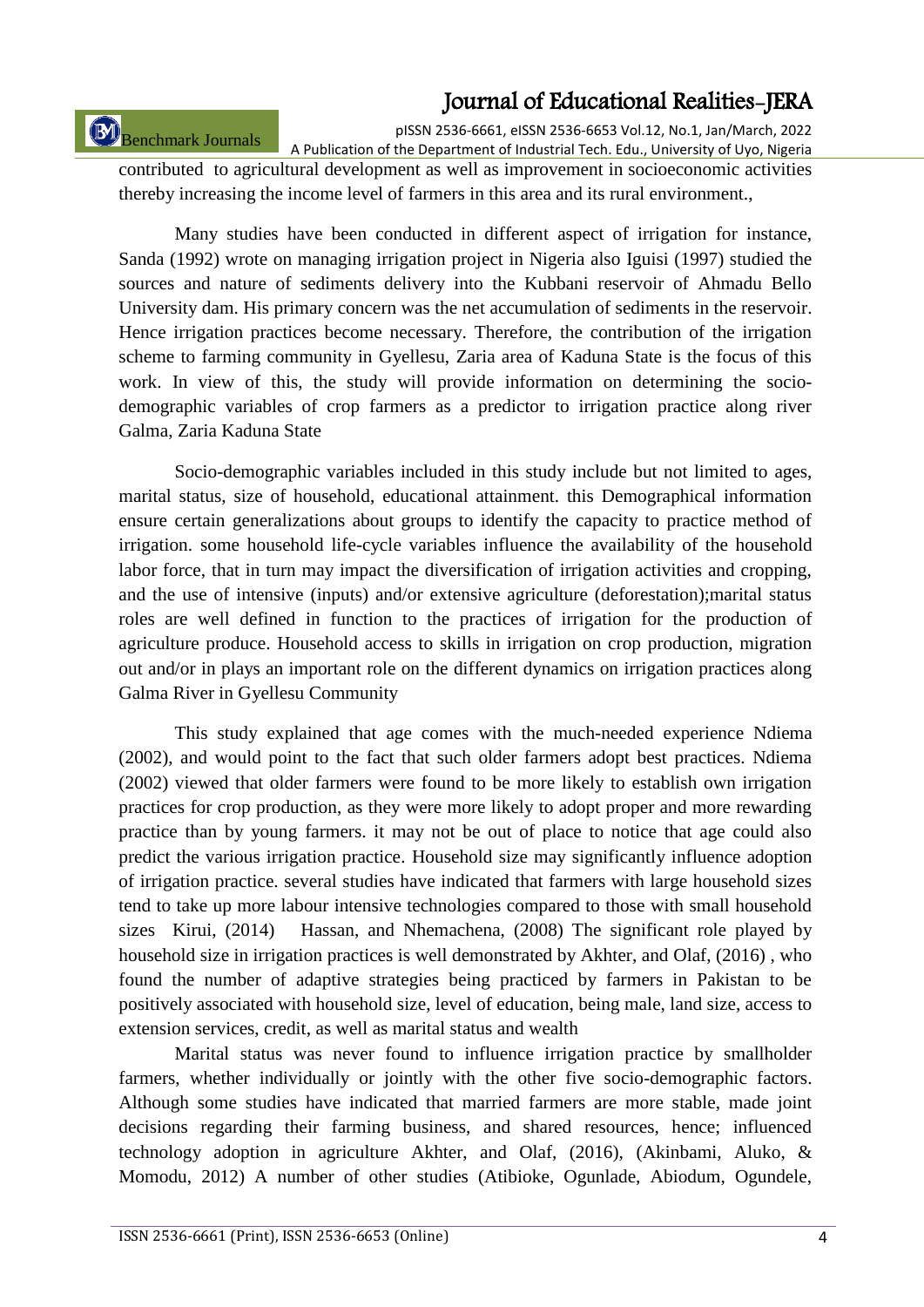# Benchmark Journals

pISSN 2536-6661, eISSN 2536-6653 Vol.12, No.1, Jan/March, 2022 A Publication of the Department of Industrial Tech. Edu., University of Uyo, Nigeria

Omodara, & Ade, 2012, Pooja, & Rekha (2017), do not seem to indicate that marital status plays any significant role in technology adoption.

Generally, education is perceived to play an important role in influencing a person's decision to practice a new technology. In this respect, the farmer's level of education would be understood to increase his/her ability to obtain; process and use information related to the practice of irrigation by crop farmer in Gyellesu Community

Respondents' level of education was found never to influence climate change adaptation by smallholder farmers whether individually or jointly with the other five sociodemographic factors. This contradicts findings from several studies: Hassan, and Nhemachena, (2008) and Amuge, and Osewe, (2017), even found the number of adaptive practices adopted by farmers to be positively associated with education, among others, Hence the need to determine the influence of socio-demographic variables of crop farmers on the irrigation practices along river Galma, Zaria kaduna State

#### **Purpose of the Study**

The major purpose of the study was aimed to determine the influence of socio-demographic variables of crop farmers on the irrigation practices along river Galma, Zaria Kaduna State, specifically the study sought to answer the following question and test the following hypotheses:

#### **Research Questions**

The study seeks to find answers to the following questions.

- 1. Does the age of crop farmers influence the irrigation practices along river Galma, Zaria Kaduna State?
- 2. Does the Marital Status of crop farmers influence the irrigation practice along river Galma, Zaria Kaduna State?
- 3. Does the size of household of crop farmers influence the irrigation practice along river Galma, Zaria Kaduna State?
- 4. Does the Educational Attainment of crop farmers influence the irrigation practice along river Galma, Zaria Kaduna State?

#### **Research Hypotheses**

- 1. Age of crop farmers does not significantly influence the irrigation practice along river Galma, Zaria Kaduna State
- 2. Marital Status of crop farmers does not significantly influence the irrigation practices along river Galma, Zaria Kaduna State
- 3. Size of household of crop farmers does not significantly influence the irrigation practice along river Galma, Zaria Kaduna State
- 4. Educational Attainment of crop farmers does not significantly influence the irrigation practices along river Galma, Zaria Kaduna State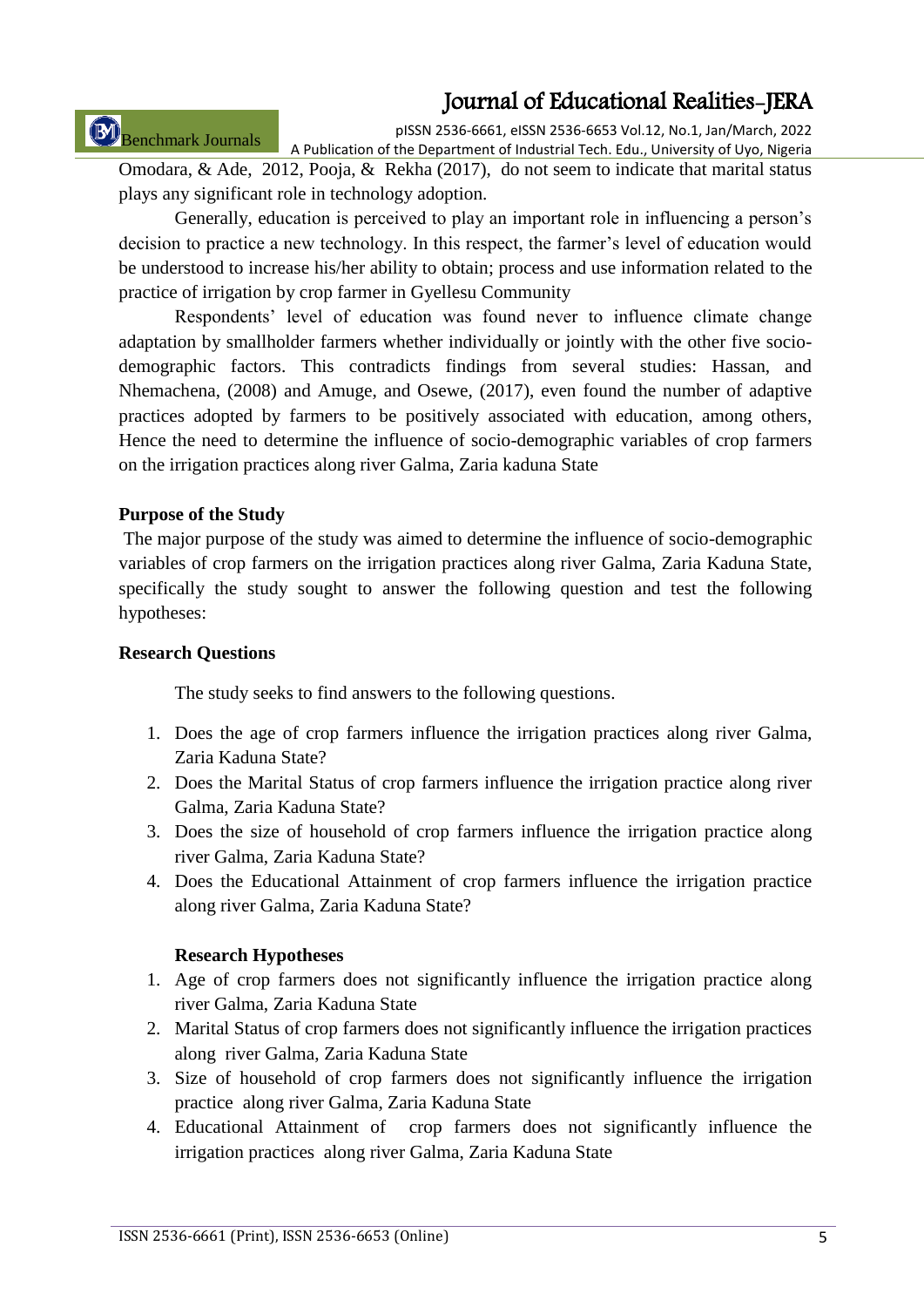pISSN 2536-6661, eISSN 2536-6653 Vol.12, No.1, Jan/March, 2022 A Publication of the Department of Industrial Tech. Edu., University of Uyo, Nigeria

#### **Methodology**

Zaria is located in Kaduna State of Nigeria, and lies between latitude  $11<sup>0</sup>04'N$  and  $11<sup>0</sup>15'N$  of the equator and  $7<sup>0</sup>30'E$  of the Greenwich Meridian as shown below. It is bounded by Funtua Local Government Area (L.G.A) of Katisna State in the North, to the South by Kachia Local Government Area (L.G.A.) Kaduna State, in the Southwestern part by the southern limit of Igabi L.G.A. to the west is Birnin Gwari L.G.A while to the east and southeastern part is Ikara and Lere L.G As of Kaduna State respectively. The climate of the study area is described as a tropical humid characterized by two distinct seasons the dry season and wet season. The vegetation of the Galma River basin is of the northern Nigeria guinea Savannah. The river Galma basin is underline by the crystalline rock of the basement complex.

The drainage system of Zaria focuses on the River Galma which it a major tributary of the river Kaduna and part of all input watersheds that divides Sokoto and Chad basin. The soil type is highly leached ferruginous tropical soil.



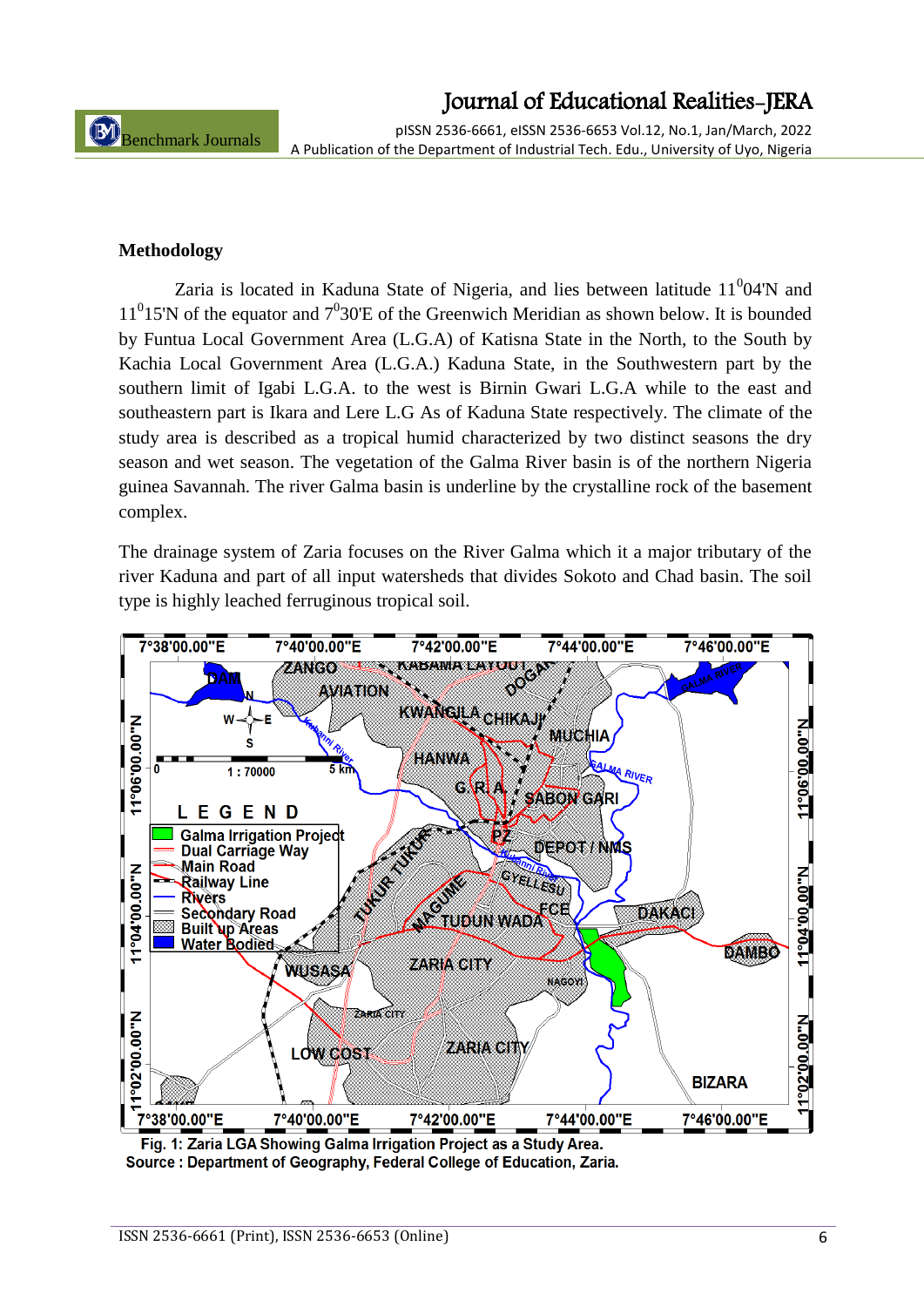pISSN 2536-6661, eISSN 2536-6653 Vol.12, No.1, Jan/March, 2022

Benchmark Journals

A Publication of the Department of Industrial Tech. Edu., University of Uyo, Nigeria

#### **Material**

The material used for this research work involves data collected from field survey, questionnaire and other secondary sources. A reconnaissance survey of the area was conducted to get acquainted with the study area. This among other things helped in collecting vital information and getting on the spot assessment of the areas. Population of the study was 130 crop farmers that practiced irrigation for their crop farming. A sample size of 65 respondents was used for the study. Using 50 % of the population and simple random sampling technique, a sample size of the study was realized. A total of sixty-five (65) copies of questionnaire were used to seek information from the farmers, from Galma I and Galma II irrigation practice, and a structured interview was collected from River Galma irrigation office. The technique used in sampling of the farmers in the field survey was random sampling technique because of the individual availability at the moment of distribution of the questionnaire. The instrument consisted of two sections, section one, sought information on the socio-demographic information of the respondents, the socio-demographic variables was further sub-divide into section A, B, C, D. section A elucidated information on age which ranged between (15-34, 35-54, 55 and above) section B elicited information on marriage status (single, married, divorced) Section C provided information on Householding which ranged from ( 0-4, 5-10, 11 and above) while section D elicited information on educational attainment with the following (Quran, Primary, secondary education, tertiary institution) while section 2 elicited information on the types of irrigation practiced by the Galma farmers, the instrument was built on four- point rating scale of strongly agree 4 points, Agree, 3 points, Disagree 2 points, and Strongly Disagree 1,

The instrument was presented for face validation by three lecturers, one from the Department of Agricultural Education, and two from the Department of Geography all from the Federal College of Education, Zaria. The comment – alteration and suggestions of the experts were in-cooperated into the final draft of the instrument. The instrument was trial tested on 30 Galma crop farmers who were not part of the sample size but were of the parent population. Using Cronbach alpha reliability statistics, a reliability coefficient of .87 was realized, this indicated that the instrument was fair for the study. Primary data was obtained from field survey through the administration of questionnaire containing structured questions and oral interview was used for those who cannot read nor write. The questionnaire was distributed to various respondents in the study area through the simple random sampling method.

The researcher with three research assistants distributed the questionnaire to the respondents after a brief and careful explanation on how to respond to the items. A total of sixty-five (65) copies of questionnaire were used to seek information from the farmers, from Galma I and Galma II on irrigation practice. interpretation of the items was also done to assist some farmers in respond to the items. Primary data was obtained from field survey through the administration of questionnaire containing structured questions. Oral interview was used for those who cannot read nor write. The questionnaire was distributed to various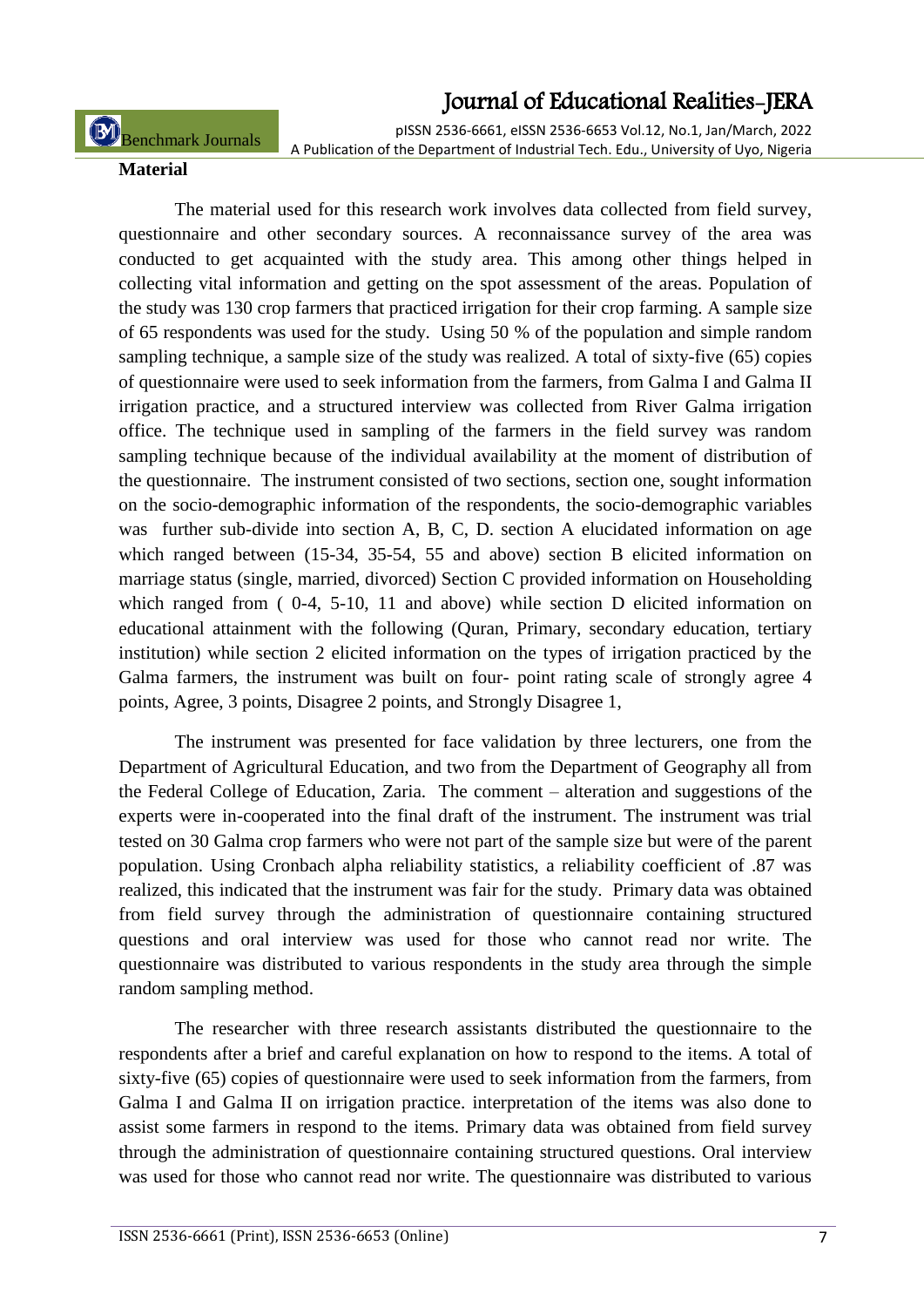Benchmark Journals

pISSN 2536-6661, eISSN 2536-6653 Vol.12, No.1, Jan/March, 2022 A Publication of the Department of Industrial Tech. Edu., University of Uyo, Nigeria

respondents in the study area. A total of fifty-nine (59) questionnaire were filled and returned without void, giving a 91% percentage return rate. Mean and Standard Deviation was used to answer the research questions while Analysis of Variance (ANOVA)will be used to test all the null hypotheses at 0.05 level of significance.

#### **Result**

**Research Question 1:** Does the age of crop farmers influence the irrigation practice along river Galma, Zaria Kaduna State?

| <b>Table 1:</b> mean summary of age of crop farmers on the influence of irrigation practice along |  |
|---------------------------------------------------------------------------------------------------|--|
| river Galma, Zaria Kaduna State                                                                   |  |

| Age range of the farmers |    |      | <b>SD</b> |
|--------------------------|----|------|-----------|
| 15-34                    | 21 | 3.52 | .602      |
| $35 - 54$                | 30 | 2.17 | .379      |
| 55and above              |    | 2.38 | .518      |
| Total                    | 59 |      |           |

Table 1, result revealed that the age range between 15-34 years had mean of 3.52, and the age range of 35-54 years had a mean of 2.17, while the age range of 55 years and above had a mean of 2.38. This implies that farmers within the age range of 15-34 were influenced by the irrigation practice prevalent along the Galma River in Zaria

**Research Question 2:** Does the marital status of crop farmers influence the irrigation practice along river Galma, Zaria Kaduna State?

| practices along river Galma, Zaria Kaduna State<br><b>Marital Status</b> | n  |      | SD   |
|--------------------------------------------------------------------------|----|------|------|
| Single                                                                   | 10 | 2.10 | .316 |
| Married                                                                  | 34 | 3.74 | .448 |
| divorced                                                                 | 15 | 2.27 | .458 |
| Total                                                                    | 59 |      |      |

**Table 2:** mean summary of marital status of crop farmers on the influence of irrigation practices along river Galma, Zaria Kaduna State

Table 2, result revealed that the crop farmers who are singles had mean of 2.74, and the crop farmers who are married had a mean of 3.74 while the crop farmers who are divorced had a mean of 2.27. This implies that crop farmers who are married were influenced by the irrigation practice prevalent along the Galma River in Zaria

**Research Question3**: Does the household size of crop farmers influence the irrigation practice along river Galma, Zaria Kaduna State?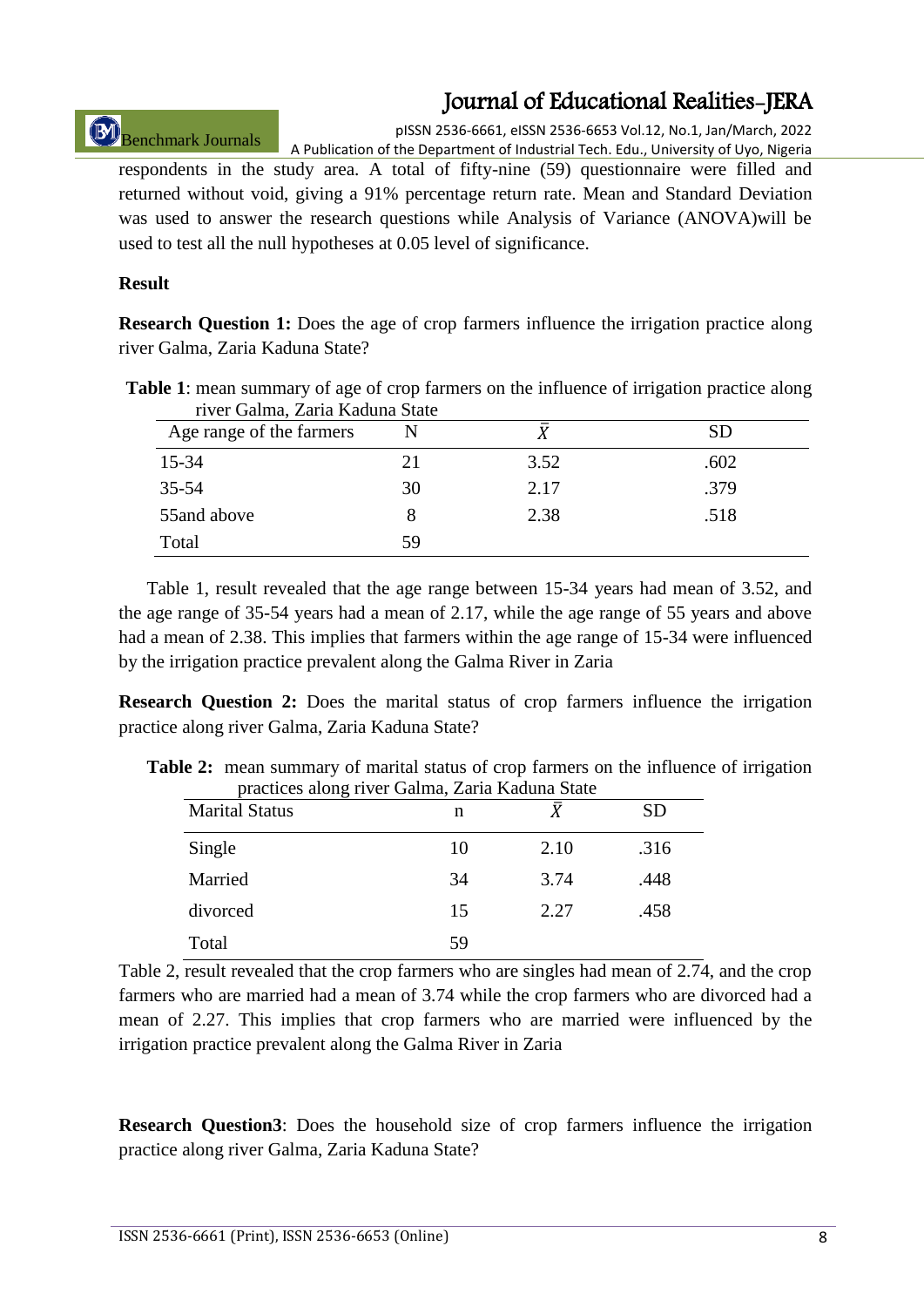Benchmark Journals

pISSN 2536-6661, eISSN 2536-6653 Vol.12, No.1, Jan/March, 2022 A Publication of the Department of Industrial Tech. Edu., University of Uyo, Nigeria

| <b>Table 3:</b> mean summary of household size of crop farmers on the influence of irrigation |
|-----------------------------------------------------------------------------------------------|
| practices along river Galma, Zaria Kaduna State                                               |

| $\tilde{}$<br>Household size | n  |      | <b>SD</b> |
|------------------------------|----|------|-----------|
| $1-4$                        | 15 | 2.33 | .488      |
| $5-10$                       | 21 | 2.71 | .717      |
| 11 and above                 | 23 | 3.74 | .449      |
| Total                        | 59 |      |           |

Table 3, result revealed that the crop farmers with a household size of 1-4 had mean of 2.33, and the crop farmers with a household size of 5-10 had a mean of 2.71 while the crop farmers with a household size of 11 and above had a mean of 3.74. This implies that crop farmers with the househols size of 11 and above were influenced by the irrigation practice prevalent along the Galma River in Zaria

**Research Question 4:** Does the educational Attainment of crop farmers predict the irrigation practice along river Galma, Zaria Kaduna State?

**Table 4:** mean summary of educational qualification of crop farmers on the influence of irrigation practices along River Galma, Zaria Kaduna State

| <b>Educational qualification</b> | n  |      | SD   |
|----------------------------------|----|------|------|
| Quran                            | 26 | 3.31 | .471 |
| Primary                          | 18 | 3.56 | .511 |
| Secondary                        | 13 | 3.23 | .439 |
| Tertiary                         |    | 3.50 | .707 |
| Total                            | 59 |      |      |

Table 4, result revealed that the crop farmers with Quran qualification had a mean of 3.31, the crop farmers with primary education had a mean of 3.56, the crop farmer of secondary education had a mean of 3.32 while the crop farmers with tertiary education had a mean of 3.50. The result implies that crop farmers with the primary education were influenced by the irrigation practice prevalent along the Galma River in Zaria

**Research Hypothesis 1:** Age of crop farmers does not significantly influence the irrigation practice along river Galma, Zaria Kaduna State

**Table 5**: Summary of ANOVA showing influence of age of crop farmers on the irrigation practice along River Galma, Zaria Kaduna State

|                       | Sum of  | Mean |        | F      | Sig. | Decision |
|-----------------------|---------|------|--------|--------|------|----------|
|                       | Squares |      | Square |        |      |          |
| <b>Between Groups</b> | 23.602  |      | 11.801 | 49.763 | .000 | Sig.     |
| Within Groups         | 13.280  | 56   | 237    |        |      |          |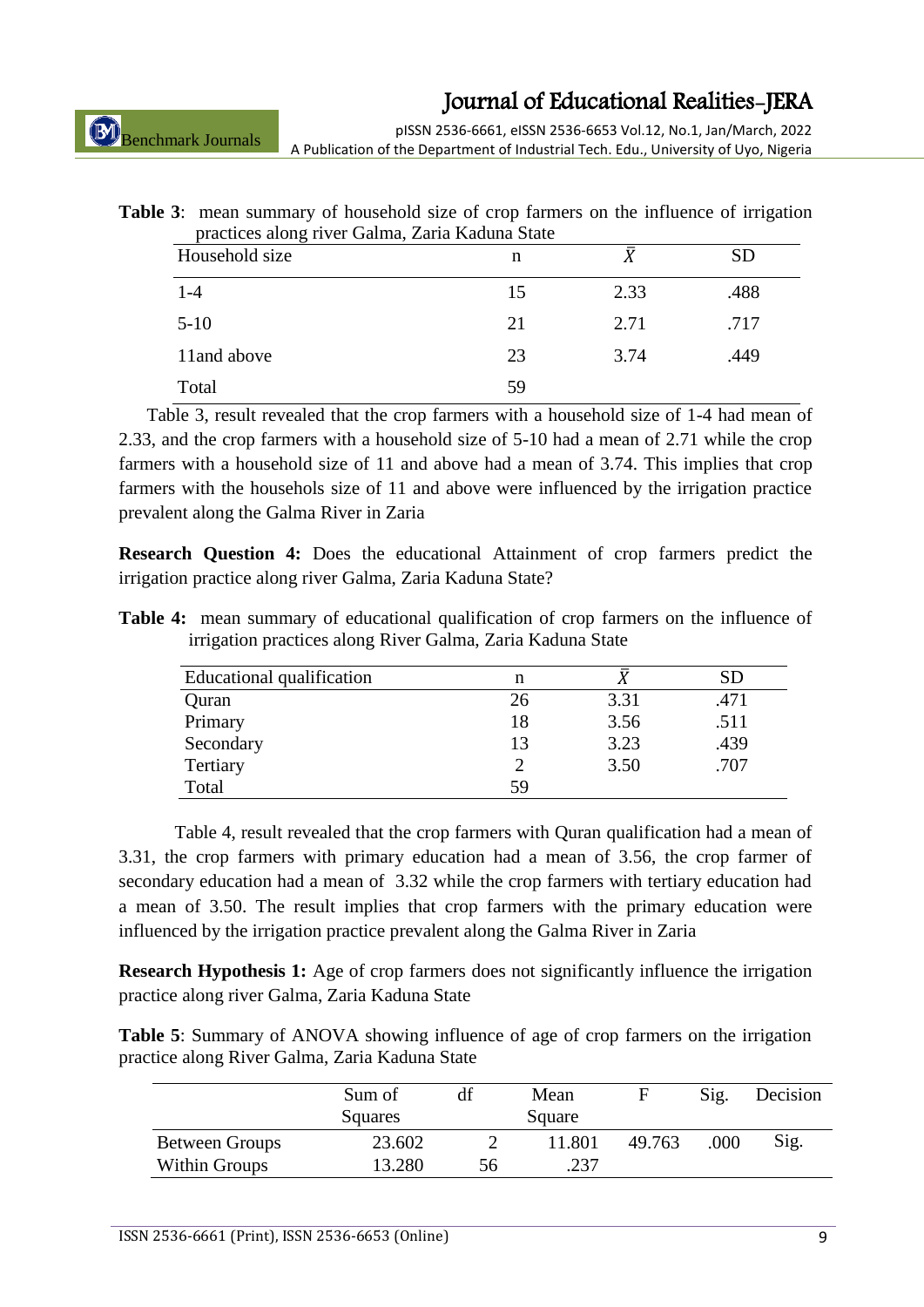pISSN 2536-6661, eISSN 2536-6653 Vol.12, No.1, Jan/March, 2022 A Publication of the Department of Industrial Tech. Edu., University of Uyo, Nigeria Benchmark Journals

Total 36.881 58 The summary of data analysis presented on table 5 shown F value as 49.763. This

was compared with its significant value of .000 at 0.05 level of alpha. since the significant value of .000 is less than the acceptable level of 0.05, the null hypothesis which stated that age of crop farmers does not significantly influence the irrigation practice along river Galma, Zaria Kaduna State is rejected. Hence, the result showed that age of crop farmers significantly influences the irrigation practice. There was the need to conduct the post hoc test to determine the direction of the significance.

|             |             |                       | Inigation practice along river Gamia, Zaria Kaduna State |      |                         |         |  |  |  |  |  |  |
|-------------|-------------|-----------------------|----------------------------------------------------------|------|-------------------------|---------|--|--|--|--|--|--|
| (I) age     | $(J)$ age   | Mean                  | Std.                                                     | Sig. | 95% Confidence Interval |         |  |  |  |  |  |  |
|             |             | Difference (I-        | Error                                                    |      | Lower                   | Upper   |  |  |  |  |  |  |
|             |             | J)                    |                                                          |      | Bound                   | Bound   |  |  |  |  |  |  |
| 15-34       | $35 - 54$   | $1.357^*$             | .139                                                     | .000 | 1.01                    | 1.71    |  |  |  |  |  |  |
|             | 55and above | $1.149*$              | .202                                                     | .000 | .64                     | 1.66    |  |  |  |  |  |  |
| 35-54       | 15-34       | $-1.357$ *            | .139                                                     | .000 | $-1.71$                 | $-1.01$ |  |  |  |  |  |  |
|             | 55and above | $-.208$               | .194                                                     | .564 | $-.70$                  | .28     |  |  |  |  |  |  |
| 55and above | 15-34       | $-1.149$ <sup>*</sup> | .202                                                     | .000 | $-1.66$                 | $-.64$  |  |  |  |  |  |  |
|             | $35 - 54$   | .208                  | .194                                                     | .564 | $-.28$                  | .70     |  |  |  |  |  |  |

**Table 6:** Post-Hoc of Scheffe test on significant influence of age of crop farmers and he irrigation practice along river Galma, Zaria Kaduna State

The mean difference is significant at 0.05 level. From the post hoc test in Table 6, it is observed that the significant difference lies between the ages of 15- 34 and 55 and above as shown with significant values attached with asterisks This means that crop farmers with this age bracket are predominantly influenced by the irrigation practice.

**Research Hypothesis 2**: Marital Status of crop farmers does not significantly influence the irrigation practices along river Galma, Zaria Kaduna State

|                      | Sum of<br>Squares | df | Mean Square | F      | Sig. | Decision         |
|----------------------|-------------------|----|-------------|--------|------|------------------|
| Between<br>Groups    | 34.125            |    | 17.063      | 91.428 | .000 | Significant<br>٠ |
| <b>Within Groups</b> | 10.451            | 56 | .187        |        |      |                  |
| Total                | 44.576            | 58 |             |        |      |                  |

**Table 7:** Summary of ANOVA showing influence of marital status of crop farmers on the irrigation practice along river Galma, Zaria Kaduna State

The summary of data analysis presented on table 7 shown F value as 91.428. This was compared with its significant value of .000 at 0.05 level of alpha. since the significant value of .000 is less than the acceptable level of 0.05, the null hypothesis which stated that marital status of crop farmers does not significantly influence the irrigation practices along river Galma, Zaria Kaduna State is rejected. Hence, the result showed that marital status of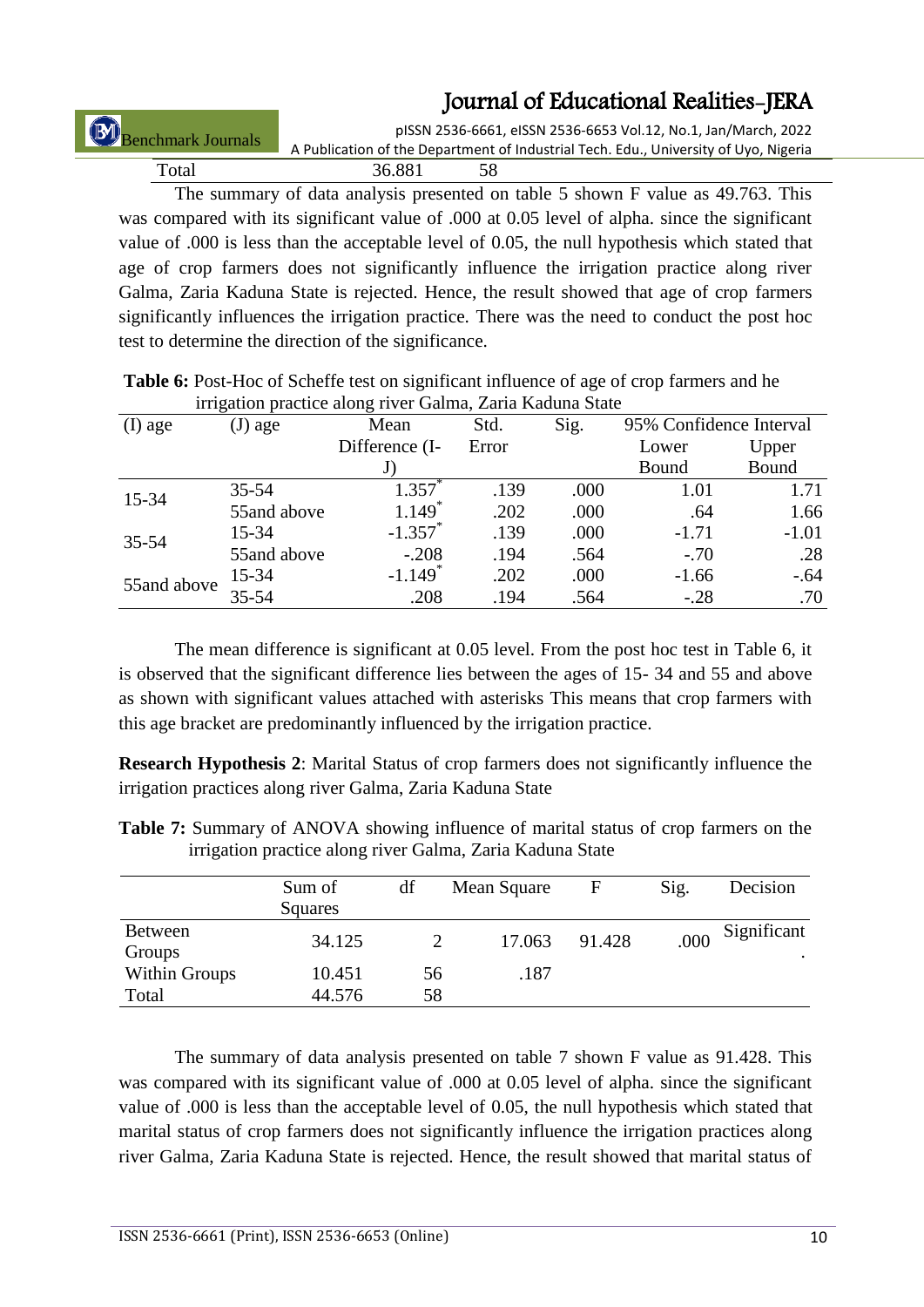Benchmark Journals

pISSN 2536-6661, eISSN 2536-6653 Vol.12, No.1, Jan/March, 2022 A Publication of the Department of Industrial Tech. Edu., University of Uyo, Nigeria

crop farmers significantly influences the irrigation practice. There was the need to conduct the post hoc test to determine the direction of the significance.

| (I) marital<br>status | (J) marital<br>status | Mean<br>Difference (I- | Std. Error | Sig. | 95% Confidence Interval<br>Lower Bound |
|-----------------------|-----------------------|------------------------|------------|------|----------------------------------------|
|                       |                       | J                      |            |      |                                        |
|                       | married               | $-1.635$               | .155       | .060 | $-2.03$                                |
| Single                | divorced              | $-167$                 | .176       | .642 | $-.61$                                 |
|                       | single                | $1.635$ <sup>*</sup>   | .155       | .000 | 1.24                                   |
| Married               | divorced              | $1.469*$               | .134       | .000 | 1.13                                   |
|                       | single                | .167                   | .176       | .642 | $-.28$                                 |
| Divorced              | married               | $-1.469$ <sup>*</sup>  | .134       | .030 | $-1.81$                                |

**Table 8:** Post-Hoc of Scheffe test on significant influence of marital status of crop farmers and the irrigation practice along river Galma, Zaria Kaduna State

The mean difference is significant at 0.05 level. From the post hoc test in Table 8, it is observed that the significant difference lies between the marital status of married and divorced farmers as shown with significant values attached with asterisks This means that crop farmers with married and divorced status are predominantly influenced by the irrigation practice.

**Research Hypothesis 3:** Household size of crop farmers does not significantly influence the irrigation practice along river Galma, Zaria Kaduna State

|  | <b>Table 9:</b> Summary of ANOVA showing influence of household size of crop farmers on the |  |  |  |
|--|---------------------------------------------------------------------------------------------|--|--|--|
|  | irrigation practice along river Galma, Zaria Kaduna State                                   |  |  |  |

|                          | Sum of<br>Squares | df | Mean Square | F     | Sig. | Decision    |
|--------------------------|-------------------|----|-------------|-------|------|-------------|
| <b>Between</b><br>Groups | 20.929            |    | 10.465      | 32.45 | .036 | significant |
| <b>Within Groups</b>     | 18.054            | 56 | .322        |       |      |             |
| Total                    | 38.983            | 58 |             |       |      |             |

The summary of data analysis presented on table 7 shown F value as 32.45. This was compared with its significant value of .000 at 0.05 level of alpha. since the significant value of .000 is less than the acceptable level of 0.05, the null hypothesis which stated that household size of crop farmers does not significantly influence the irrigation practice along river Galma, Zaria Kaduna State is rejected. Hence, the result showed that household size of crop farmers significantly influences the irrigation practice. There was the need to conduct the post hoc test to determine the direction of the significance.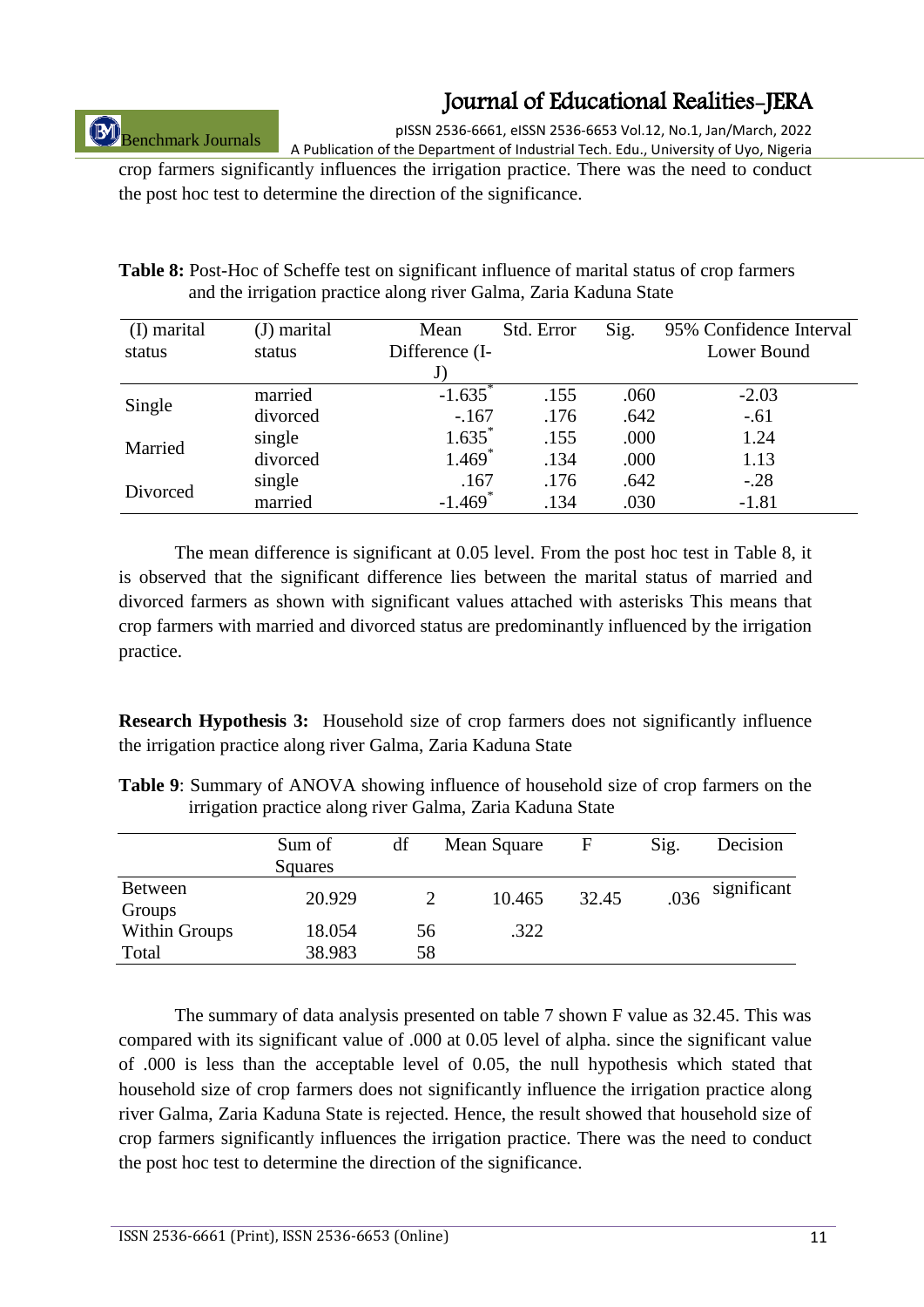pISSN 2536-6661, eISSN 2536-6653 Vol.12, No.1, Jan/March, 2022 A Publication of the Department of Industrial Tech. Edu., University of Uyo, Nigeria

| <b>Table 10:</b> Post-Hoc of Scheffe test on significant influence of household size of crop |
|----------------------------------------------------------------------------------------------|
| farmers and the irrigation practice along river Galma, Zaria Kaduna State                    |

| household    | (J) household | Mean                  | Std.  | Sig. | 95% Confidence |        |  |
|--------------|---------------|-----------------------|-------|------|----------------|--------|--|
| size         | size          | Difference            | Error |      | Interval       |        |  |
|              |               | $(I-J)$               |       |      | Lower          | Upper  |  |
|              |               |                       |       |      | Bound          | Bound  |  |
| $0 - 4$      | $5-10$        | $-.381$               | .192  | .149 | $-.86$         | .10    |  |
|              | 11and above   | $-1.406$              | .188  | .000 | $-1.88$        | $-.93$ |  |
| $5-10$       | $0 - 4$       | .381                  | .192  | .149 | $-.10$         | .86    |  |
|              | 11 and above  | $-1.025$ <sup>*</sup> | .171  | .000 | $-1.46$        | $-.59$ |  |
| 11 and above | $0 - 4$       | $1.406*$              | .188  | .000 | .93            | 1.88   |  |
|              | $5-10$        | $1.025^*$             | .171  | .000 | .59            | 1.46   |  |

*\*. The mean difference is significant at the 0.05 level.*

The mean difference is significant at 0.05 level. From the post hoc test in Table 10, it is observed that the significant difference lies with the crop farmers with household size of 11 and above as shown with significant values attached with asterisks This means that crop farmers with house hold size of 11 and above are predominantly influenced by the irrigation practice.

**Research Hypothesis 4**: Educational attainment of crop farmers does not significantly influence the irrigation practices along river Galma, Zaria Kaduna State

**Table 11:** Summary of ANOVA showing influence of Educational Attainment of crop farmers on the irrigation practice along river Galma, Zaria Kaduna State

|                       | Sum of<br><b>Squares</b> | df | Mean Square | $\mathbf{F}$ | Sig. | Decision |
|-----------------------|--------------------------|----|-------------|--------------|------|----------|
| <b>Between Groups</b> | .009                     |    | .009        | .011         | .915 |          |
| <b>Within Groups</b>  | 45.618                   | 57 | .800        |              |      |          |
| Total                 | 45.627                   | 58 |             |              |      |          |
|                       |                          |    |             |              |      |          |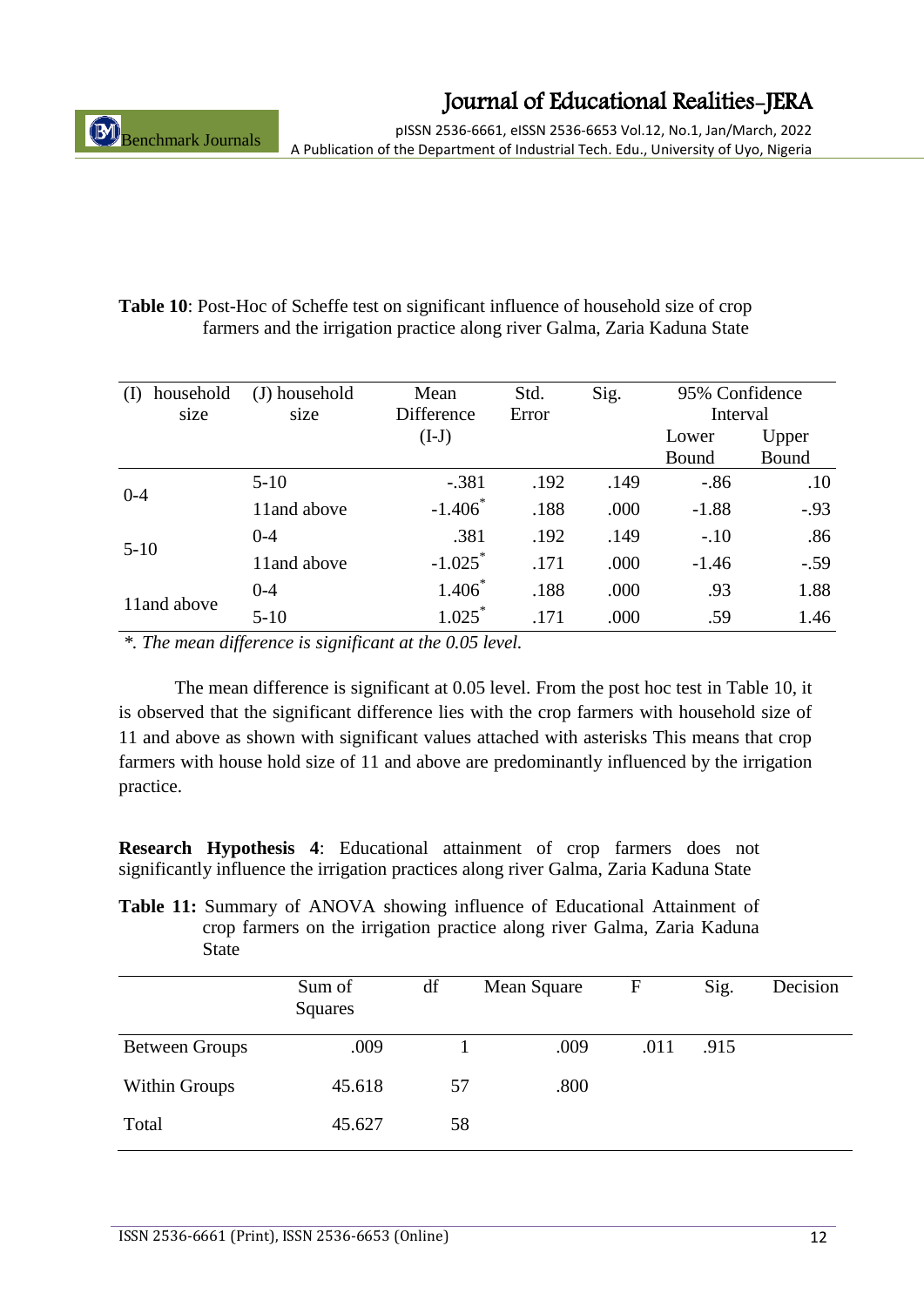Benchmark Journals

pISSN 2536-6661, eISSN 2536-6653 Vol.12, No.1, Jan/March, 2022 A Publication of the Department of Industrial Tech. Edu., University of Uyo, Nigeria

The summary of data analysis presented on Table 11 shown F value as .011. This was compared with its significant value of .915 at 0.05 level of alpha. Since the significant value of .915 is greater than the acceptable level of 0.05, the null hypothesis which stated that educational attainment of crop farmers does not significantly influence the irrigation practices along river Galma, Zaria Kaduna State is retained. Hence, the result showed that educational attainment of crop farmers does not significantly influences the irrigation practice.

### **Findings of the Study**

### **Research Questions**

- 1. Crop farmers within the age range of 15-34 were influenced by the irrigation practice prevalent along the Galma River in Zaria
- 2. Crop farmers who are married were influenced by the irrigation practice prevalent along the Galma River in Zaria
- 3. Crop farmers with the household size of 11 and above were influenced by the irrigation practice prevalent along the Galma River in Zaria
- 4. Crop farmers with the primary education were influenced by the irrigation practice prevalent along the Galma River in Zaria

### **Research Hypotheses**

- 1. That age of crop farmers significantly influences the irrigation practice
- 2. Marital status of crop farmers significantly influences the irrigation practice.
- 3. Household size of crop farmers significantly influences the irrigation practice.
- 4. Educational attainment of crop farmers does not significantly influence the irrigation practice.

### **Discussion of Findings**

### **Age of the crop farmers and the irrigation practice prevalent along the Galma River in Zaria,**

The result from the research question one shows that farmers within the age range of 15-34 were influenced by the irrigation practice prevalent along the Galma River in Zaria, while the corresponding hypothesis indicated that age of crop farmers significantly influences the irrigation practice. The inference of these results is that most of the respondents fits-in to the young and middle-aged category. This is a benefit since they are presumed to be physically skillful and more mentally vigilant in learning new technologies compared to the older farmers. This also agreed with Ayandiji and Adeniyi (2011) who reported that age bracket of 30-40 years is an indicator of good supply of agile workforce in farming This result may be the expected as this age bracket are still young and can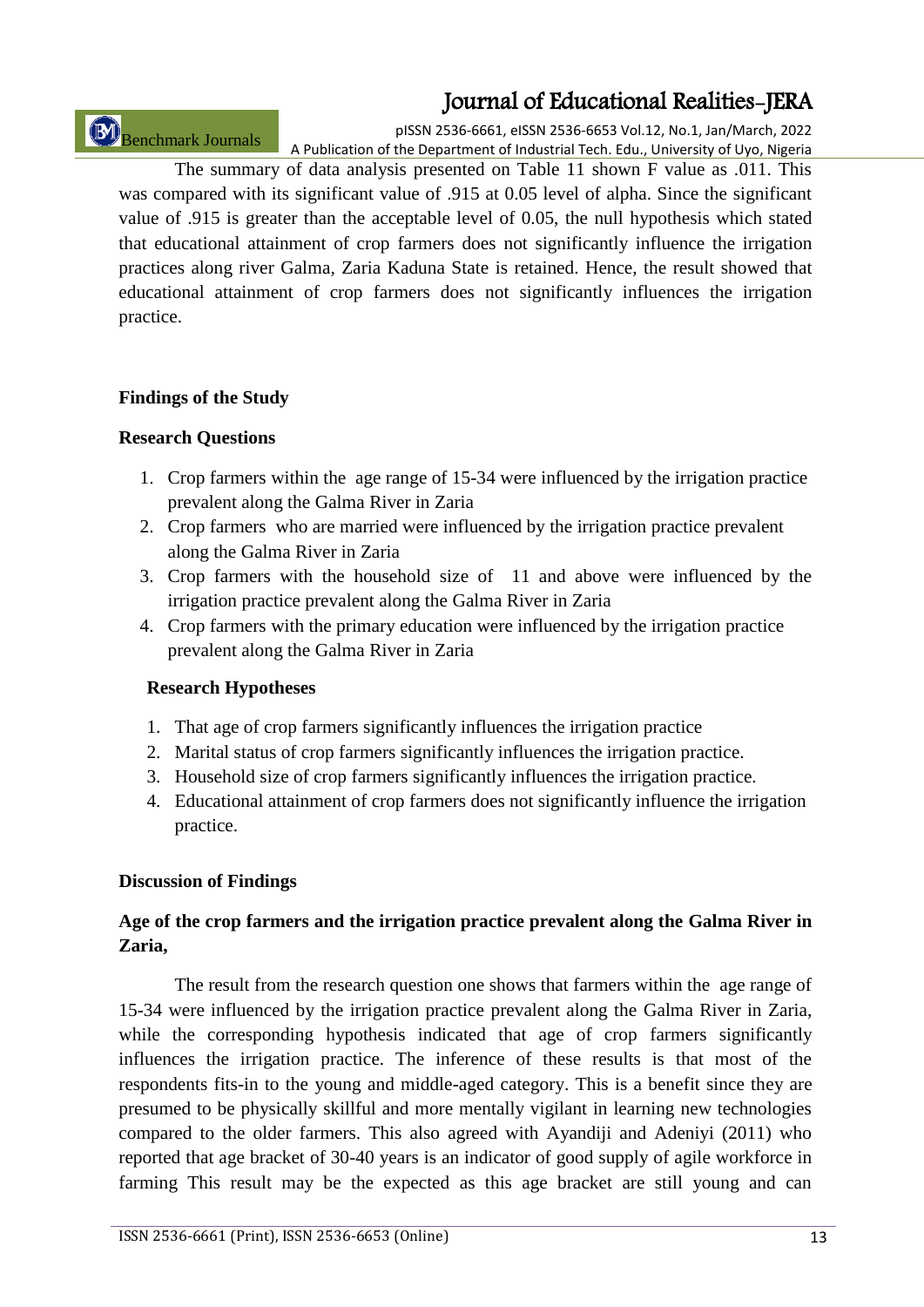# Benchmark Journals

pISSN 2536-6661, eISSN 2536-6653 Vol.12, No.1, Jan/March, 2022 A Publication of the Department of Industrial Tech. Edu., University of Uyo, Nigeria

effectively carry out the task required by farmers. the result is in line with the findings of country (Salisu, 2001) which indicated that the new entrants in the agriculture are the major ones practicing irrigation farming. In some cases, it becomes visible that at a certain number of years of farming, the farming experiences have positive effects on the adoption of new technologies whereas in some cases it becomes negative. This negative effect may be due to the aging or unwillingness of the older farmers to adjust from old and well-known practices to the modern and improved practices.

### **Married status of the crop farmers and the irrigation practice prevalent along the Galma River in Zaria**

The result from the research question two shows that crop farmers who are married were influenced by the irrigation practice prevalent along the Galma River in Zaria, while the corresponding hypothesis indicated that married crop farmers significantly influences the irrigation practice. The result of the marital status established that most of the farmers were married This could have an implication on irrigation practices; married farmers are presumed to enjoy family labour for farming activities. the result is in line with the findings of Akhter, and Olaf (2016) Akinbami, Aluko, Momodu, (2012) which asserted that married farmers are more stable, made joint decisions regarding their farming business, and shared resources, hence; influenced technology adoption in agriculture

### **The household size of crop farmers and the irrigation practice prevalent along the Galma River in Zaria**

The result from the research question three shows that crop farmers with the household size of 11 and above were influenced by the irrigation practice prevalent along the Galma River in Zaria, while the corresponding hypothesis indicated that household size of crop farmers significantly influences the irrigation practice. This result is envisaged that large size of the household could serve as a means of affordable labour on the farm. the finding is in line with the assertation of Muthui, (2015) that one of the predominant factors that control the level of output and efficiency of the farmers are the composition and number of the family members. Therefore, the finding of the present study is in line as found out by (Yakubu, 2015) that the relatively number of family size of the farmer is a clear edge, since it may probably allow the farmers to utilize family labor, thereby minimize labour cost needed for production

### **Educational qualification of the crop farmers and the irrigation practice prevalent along the Galma River in Zaria**

The result from the research question four shows that crop farmers with the primary education were influenced by the irrigation practice prevalent along the Galma River in Zaria, while the corresponding hypothesis indicated that whatever type or level of educational attainment of crop farmers does not significantly influence the irrigation practice. The result on educational qualification of the crop farmers and the irrigation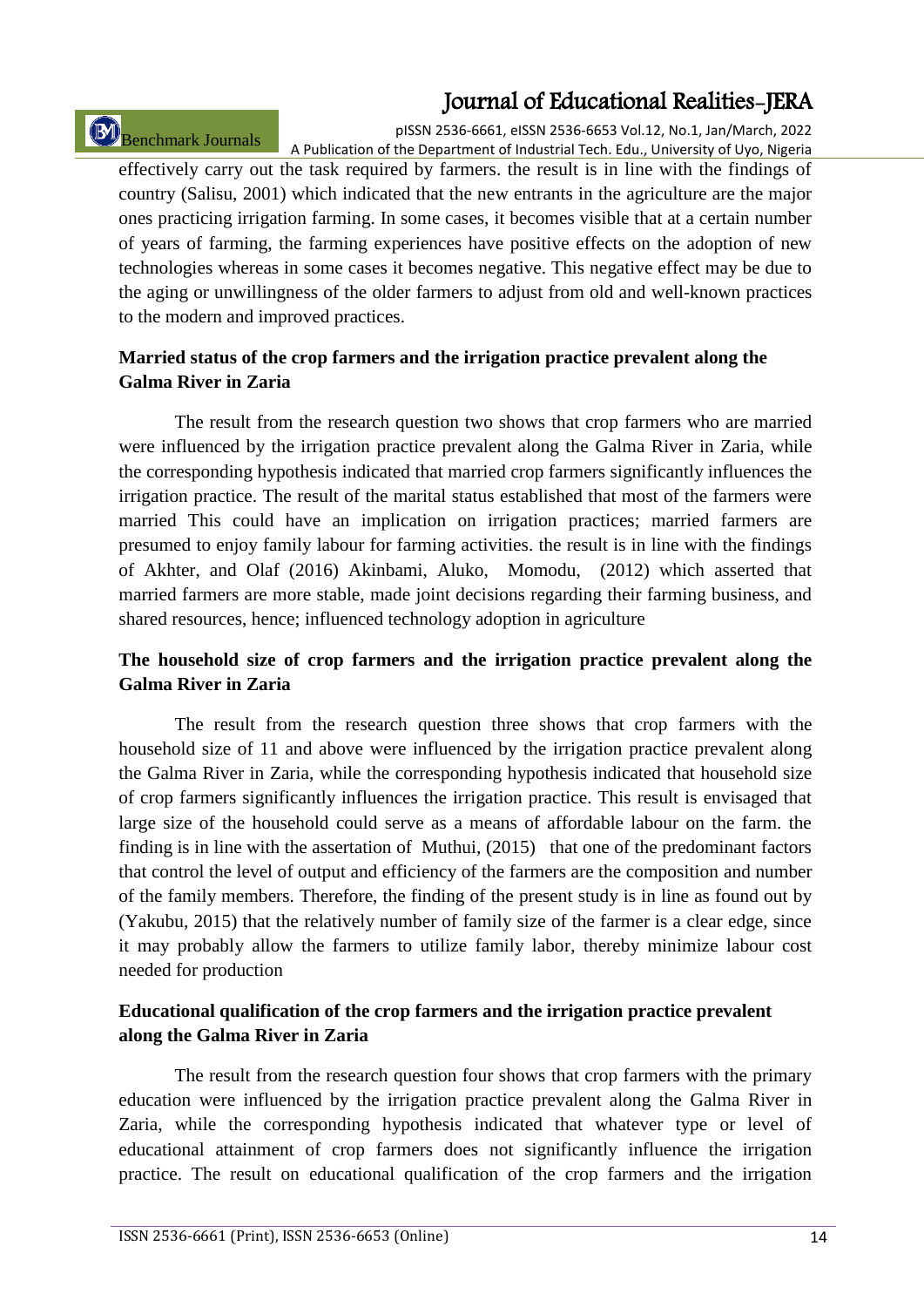# Benchmark Journals

pISSN 2536-6661, eISSN 2536-6653 Vol.12, No.1, Jan/March, 2022 A Publication of the Department of Industrial Tech. Edu., University of Uyo, Nigeria

practice could be explained from the fact that the farmers gained much information from the mass media. This result is in line with the findings of Tegegne, (2017) who stated that respondents' level of education was found never to influence climate change adaptation by smallholder farmers whether individually or jointly with the other five socio-demographic factors. This is summed up that education is perceived not to play an important role in influencing the farmer's decision to adopt a new technology. The finding of the study is in line with the works of Akinsanmi and Doppler, 2015) who asserted that reasonably educational level may not motivate the adoption of new innovation which may improve farm productivity and earnings as the farmers depended a lot on peers for them to adopt new technologies relating to climate change

The interview conducted with Mal. Sani Umar of Gyllesu on the 2<sup>nd</sup> Of May 2021 revealed that capital is very important especially for purchasing of farm implements, fertilizer and other things required by the farmers for irrigation farming. However, the farmers interviewed revealed that they make use of their personal savings in purchasing whatever they need as most attempt they have made for government to come to their aid has remain abortive and because of insufficient fund most of them have not been able to farm as much as they want.

#### **Conclusion**

No doubt, irrigation farming has contributed to the agricultural productivity in the study area. However. There are problems associated with it such as flooding and poor channelization of irrigation water which seriously affects the crops productivity. The flooding of the farmland is a phenomenon associated with the Galma River, it occurs every year and it has negative impact on crop productivity and is as a result of high rainfall during the rainy season especially in the month of July and August. Also, poor channelization is as a result of poor management of the channels and also due to the flood water that destroyed the irrigation channels. Irrigation farming has been beneficial even though there are some ups and downs but to some extent the benefits derived by the farmers is higher because their livelihood is tied to it.

### **Recommendations**

- 1. Government should introduced more of this irrigation scheme to boost agricultural production in the area.
- 2. Kaduna State Government should refurbish the canals distributing the water to the farmlands this with the view to assist the crop farmer to have water through-out the year for their planting
- 3. Kaduna State Government should provide credit facilities to the farmers in order to improve their agricultural productivity which would help in ensuring food security for the nation at large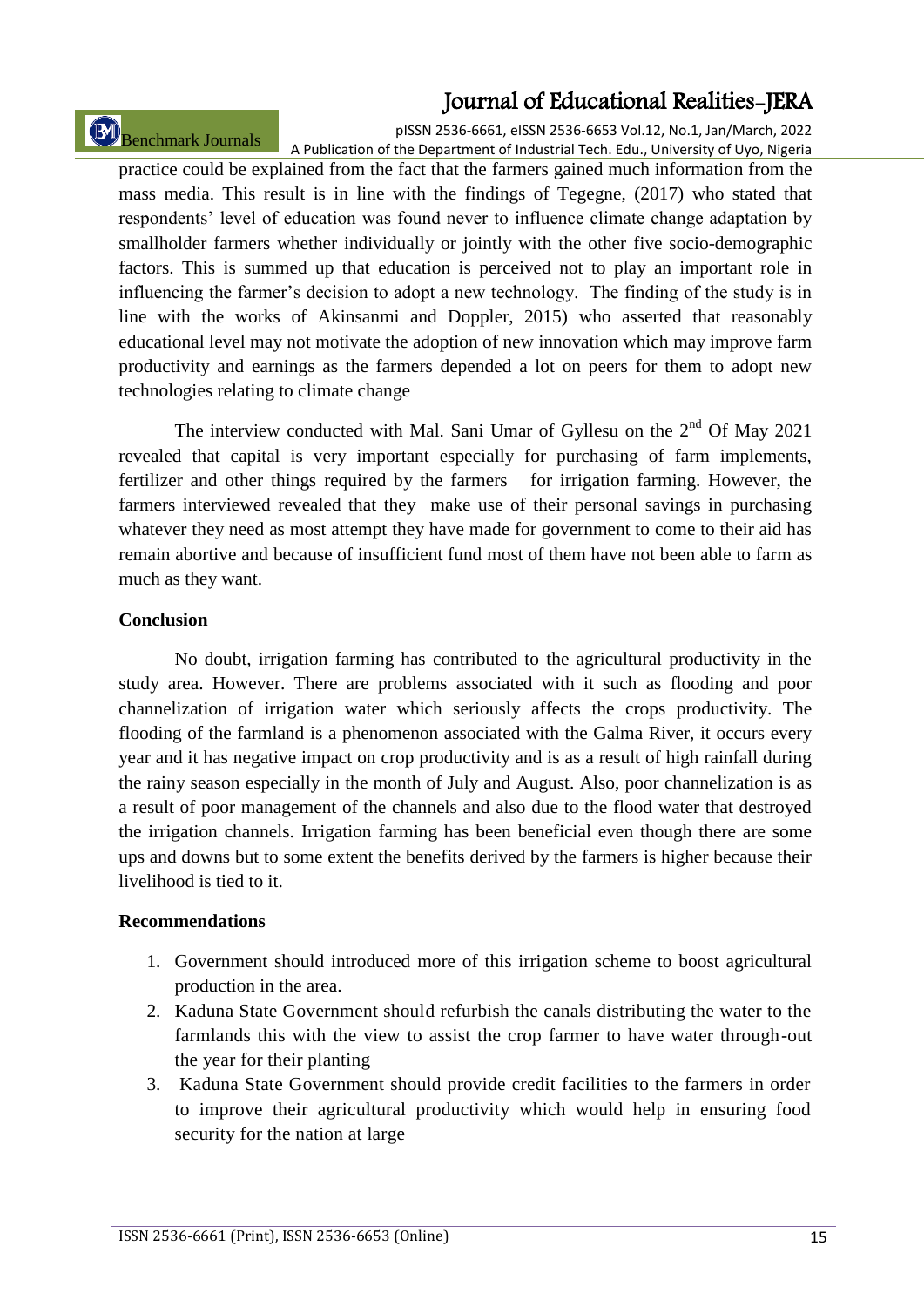Benchmark Journals

pISSN 2536-6661, eISSN 2536-6653 Vol.12, No.1, Jan/March, 2022 A Publication of the Department of Industrial Tech. Edu., University of Uyo, Nigeria

- 4. The channels which have been destroyed or washed away by flood should be reconstructed by the ministry of Agriculture so as to allow proper flow of water into the farm land.
- 5. Formation of cooperatives society should be encouraged among crop farmers, so as to facilitate easy sharing of ideas on the irrigation practice in along Galma river.
- 6. Government should provide credit facilities for crop farmers to hire labour force when there is small household size.

#### **References**

- Akhter, A. & Olaf, E. (2016) Assessing farmer use of climate change adaptation practices and impacts on food security and poverty in *Pakistan. Science Direct. Elsevier, Amsterdam*.
- Akinbami, C.A.O., Aluko, M.A.O & Momodu, A.S. (2012) Technology adoption and women entrepreneurial behaviour: Case of agri-allied businesses in rural south western Nigerian communities. *International Journal of Science and Technology*, 1, 509-523.
- Akinsanmi A, & Doppler, W. (2005). Socio economic and food security of farming in south east Nigeria. *Conference on International Agricultural Research for Development held at Stuttgart - Holien, October* 11-13. p. 12.
- Amuge, M. L. & Osewe, D.O. (2017) Socio-Economic Factors influencing adoption of feed based dairy technologies among smallholder farmers in Ekerenyo sub-county, Kenya. *Asian Journal of Agricultural Extension, Economics & Sociology, 16, 1-8. https://doi.org/10.9734/AJAEES/2017/32357*
- Ayele , G. K. (2011) . The impact of selected small-scale irrigation scheme on household income and the likelihood of poverty in the lakeTana Basin of Ethiopia. *A project paper presented to the faculty of graduate school of Cornell University*.
- Atibioke, O.A., Ogunlade, I., Abiodum, A.A., Ogundele, B. A., Omodara, M.A. & Ade, A.R. (2012) Effects of farmers' demographic factors on adoption of grain storage technologies developed by Nigerian stored Products Research Institute (NSPRI): A case study of selected villages in Ilorin West LGA of Kwara State. *Research on Humanities at Social Sciences*, 2, 56-65.
- FAO (1973).Irrigation drainage and salinity, food and agricultural organizations of the United Nation. London*, UK. Hutchinson and Co. Ltd.*
- Hassan, R. & Nhemachena, C. (2008) Determinants of African farmers' strategies for adapting to climate change: Multinomial choice analysis. *African Journal of Agricultural Research and Extension,* 2, 83-104.